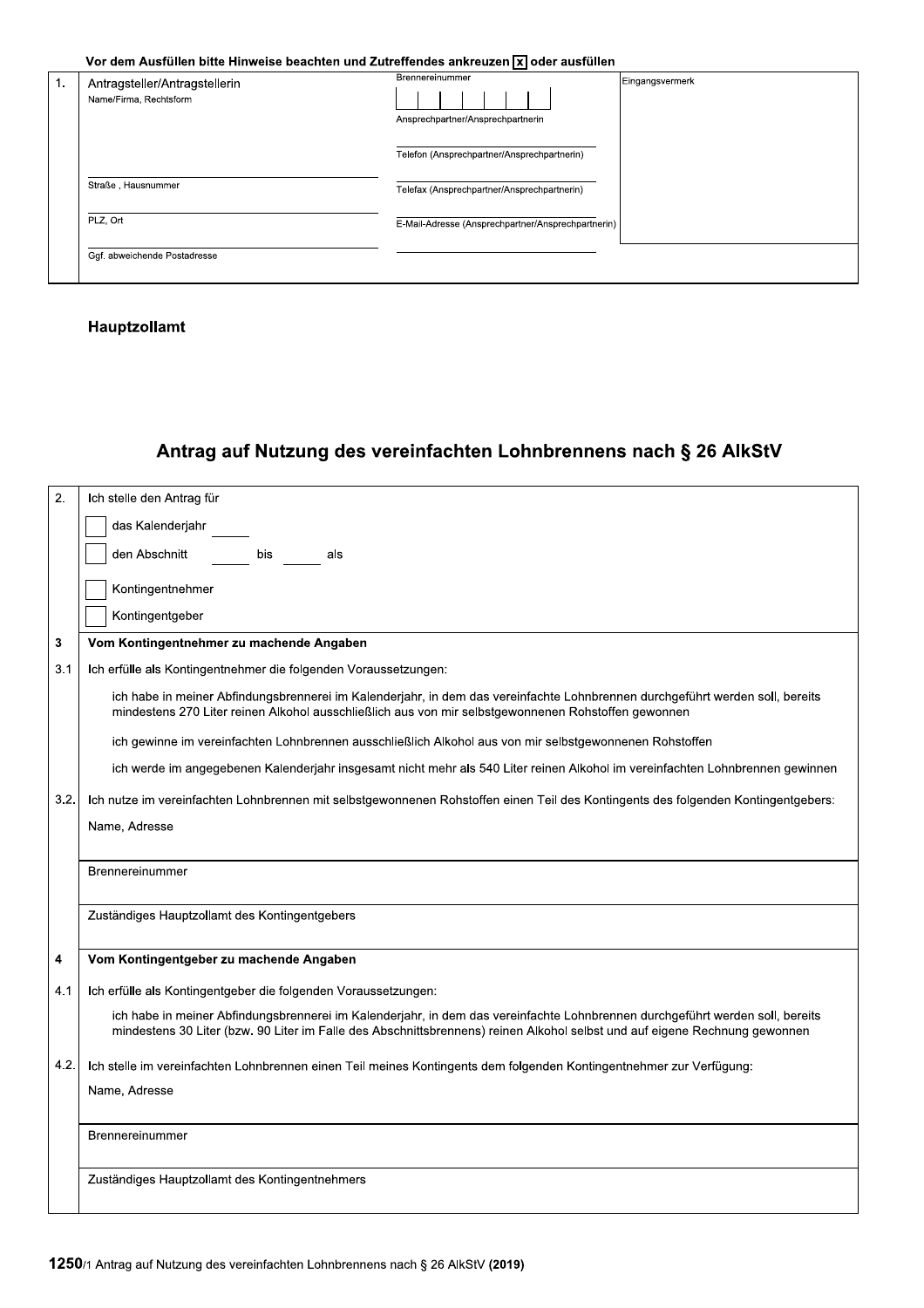#### 5 Erklärung

Beim vereinfachten Lohnbrennen entfällt der Transport der Rohstoffe in die Lohnbrennerei, die Gewinnung des Alkohols gilt jedoch als in der Lohnbrennerei durchgeführt. Steuerschuldner ist damit der Kontingentgeber; dieser hat die Abfindungsanmeldung in eigenem Namen abzugeben und die fällige Alkoholsteuer zu entrichten.

Brenngenehmigungen zur Durchführung des vereinfachten Lohnbrennens werden dem Kontingentgeber erteilt. Sie sind gemeinsam mit der Zweitausfertigung der Abfindungsanmeldung vor Brennbeginn für die gesamte Dauer des Brennverfahrens in der Brennerei des Kontingentnehmers zur Einsichtnahme bereitzuhalten.

Unregelmäßigkeiten im Rahmen des vereinfachten Lohnbrennens können ggf. ein Indiz für die steuerliche Unzuverlässigkeit einer oder beider am vereinfachten Lohnbrennen beteiligten Parteien darstellen.

Hiermit bestätige ich die Richtigkeit der von mir gemachten Angaben.

Die möglichen nachteiligen Rechtsfolgen, die sich aus der Zulassung zum vereinfachten Lohnbrennen ergeben können, habe ich zur Kenntnis genommen.

Ort, Datum, Unterschrift Antragsteller / Antragstellerin

### **Hinweise**

#### **Allgemein**

- $1.$ Das vereinfachte Lohnbrennen ist sowohl vom Kontingentgeber als auch vom Kontingentnehmer jeweils mit eigenem Antrag bei ihrem jeweils örtlich zuständigen Hauptzollamt zu beantragen. Änderungen zum Antrag oder einer bereits erteilten Erlaubnis sind ebenfalls beim jeweils örtlich zuständigen Hauptzollamt einzureichen.
- $\overline{2}$ . Das für den Kontingentnehmer örtlich zuständige HZA ist für die abschließende Prüfung der Anträge sowie die Erteilung der separaten Erlaubnisse für Kontingentgeber und Kontingentnehmer zuständig.
- 3. Beim vereinfachten Lohnbrennen entfällt lediglich der Transport der Rohstoffe in die Lohnbrennerei. Die Gewinnung des Alkohols gilt jedoch als in der Lohnbrennerei durchgeführt. Steuerschuldner ist der Kontingentgeber; dieser hat die Abfindungsanmeldung in eigenem Namen abzugeben und die fällige Alkoholsteuer zu entrichten. Bei der Durchführung des vereinfachten Lohnbrennens ist die Zweitausfertigung der Abfindungsanmeldung zusammen mit der Brenngenehmigung bis zum Ende des angemeldeten Betriebs in der Abfindungsbrennerei des Kontingentnehmers bereitzuhalten.
- $\overline{4}$ . Im Rahmen des vereinfachten Lohnbrennens dürfen ausschließlich vom Kontingentnehmer selbstgewonnene Rohstoffe verarbeitet werden.

Als selbstgewonnene Rohstoffe gelten gemäß § 1 Nr. 8 AlkStV Stoffe, die von einem Abfindungsbrenner (...) als Eigentümer, Nießbraucher oder Pächter geerntet oder von ihm oder seinen Beauftragten gesammelt oder in einem von ihm für eigene Rechnung geführten Betrieb erzeugt worden sind.

Die personenbezogenen Angaben im Antrag sind freiwillig. Sie sind jedoch gemäß § 9 Abs. 4 Nr. 5 AlkStG i.V.m. § 26 AlkStV 5. Voraussetzung für die Prüfung, ob dem Antrag entsprochen werden kann. Die Daten werden in automatisierten Verfahren verarbeitet. Die datenschutzrechtlichen Bestimmungen werden dabei beachtet.